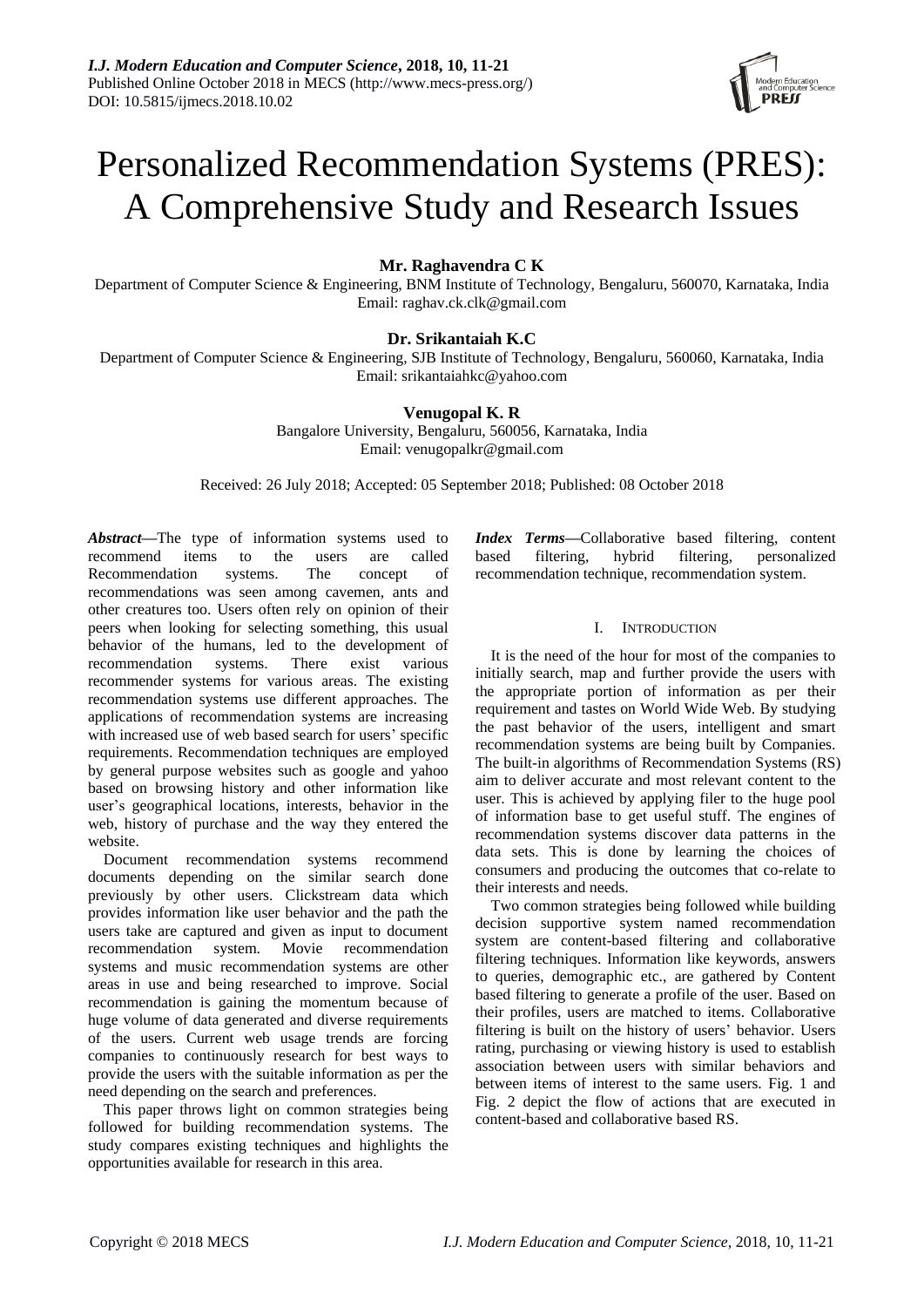

from users Search preference Recommend

ations

Fig.2. Collaborative based recommendation system

Collaborative recommenders have advantages over content-based recommenders considering few parameters as mention in Table I.

| Table 1. Comparison of recommendation systems |  |  |  |  |  |  |  |  |
|-----------------------------------------------|--|--|--|--|--|--|--|--|
|-----------------------------------------------|--|--|--|--|--|--|--|--|

| <b>Content based</b><br>recommendation system          | <b>Collaborative based</b><br>recommendation system |
|--------------------------------------------------------|-----------------------------------------------------|
| More parameters lead to<br>increased complexity        | Easy to implement                                   |
| Prediction accuracy depends on<br>number of attributes | More accuracy in predictions                        |
| Personalized                                           | Non-personalized and<br>personalized                |

The important applications of recommendation systems include product recommendations, Movies recommendations and News articles delivery to the users. Fig. 3 indicates the different recommendation systems in use.



Fig.3. Recommendation systems in use.

## II. FILTERING TECHNIQUES APPLIED IN RECOMMENDATION SYSTEMS

The biggest problem encountered by the web users is the amount of information available in web for the item of interest which invariable fails to offer the required, specific and supportive facts for the user to bank upon and further to take conclusive decisions. The recommendations systems developed can able to provide solution to this problem by applying various filtering techniques such as content based and collaborative based filtering approaches to assess the available content initially and identify the right, elite and customized information further according to the needs of the of the user based on their questioned item.

#### *A. Content-based filtering (CBF):*

CBF works principally based on cognitive type filtering approach, which supports in providing information or recommends the items of interest, depends solely on a comparison note developed between the items related to content and a profile of user. The filtering system works by considering the data of each questioned item in the form of a set of descriptors or terms, which means typically the information provided in the document and the user profile, also denoted with similar set of descriptors and built-up by assessing the data of objects seen by the user. CBF works very effective in particularly situations such as extracting the text documents which are represented by a group of keywords. CBF system typically uses text documents as principle information source of the content and searching by considering the terms and the keywords of the document (selects single words from documents). Further these terms were used in model approaches i.e. vector space model design and latent semantic indexing approach to represent the content documents as a single vector in a multi-dimensional space.

PRES (Personalized Recommender System) is one of the common CBF based approach applied in the recommendation systems. PRES usually work by comparing user profile with the data of all the text based documents identified. Initially data in the form of text is extracted from the pooled documents by running through a number of continuous steps based on the set of terms, further all HTML tags and stop words are identified and removed to provide customized information [1,2].



Fig.4. Flow chart depicting the workflow pattern of PRES filtering technique. Source [1]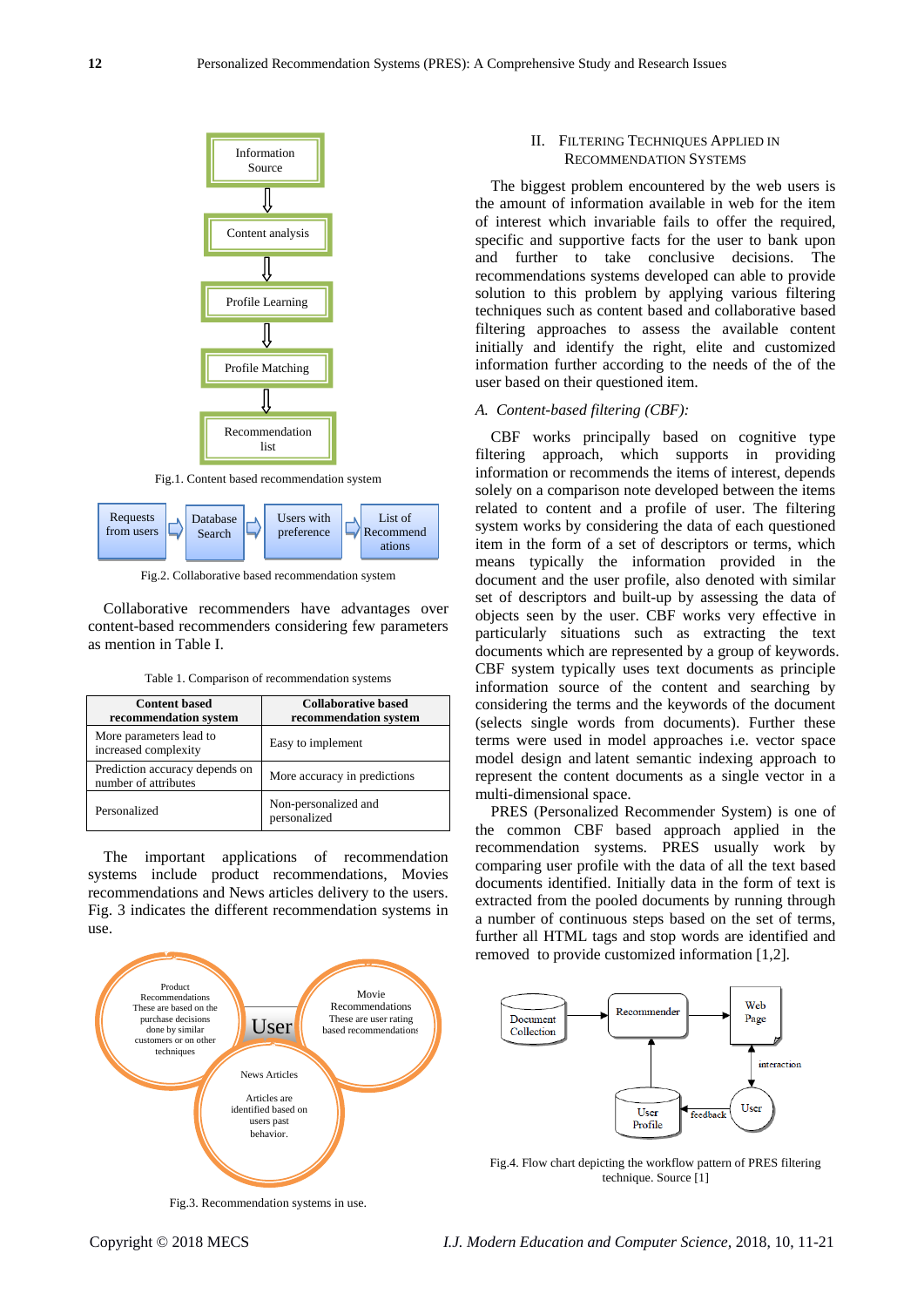One of the personal news systems known as News Dude provides a news stories to the users utilizing the speech content developed through TF-IDF model. In this model, short-term recommendations are determined based on the synthesized information and further these recommendations were compared with Cosine Similarity Measure and learning algorithm to provide users customized news stories [3]. One of the highly utilized and rated research paper repositories on the web IBRA today by the user populations known as CiteSeer is an involuntary automated citation indexing cite, that utilizes variety of heuristics and machine learning algorithms of CBF based recommendation system implemented through Naïve Bayes classifier to assess the web based documents and provides the recommendations depends on the needs of user profile and also develops a list of titles based on information provided by an individual user at the time of query. The developed system is competent enough to supply elucidation on any recommendations suggested for the users by cataloging the attributes that support the premier ratings and therefore, motivating the users to have self-reliance on recommendations suggested by the model [4].

CBF system faces limitation in extracting the customized information depends on the requirements of the user profile from multimedia information, because the system observation of the item content such as colors, textures, etc… differs significantly with that of the users. The donated terms for the items need to annotate based on universally accepted annotation system to avoid the miscommunication between the user profile and the system read. An automated method or an algorithm need to be designed and established to correlate the user perception with the machine language while retrieving the recommendation. Another most important setback of the CBF technique is a failure to appraise the value of an item as it cannot differentiate quality documents from the poor when both denoted with the terms. CBF do not have a way of finding opportune items that are interesting for the user but not listed in the user profile [5].

### *B. Collaborative filtering system (CF):*

CF system is the most basic filtering approach of the recommendations systems, works based on the withdrawn hypothesis illustrating the psychology of the users; indicating that the people may prefer their stuff based on similarity percentage between items they basically like with that of the items available, and also based on the preferences or choices of the items made by the other who has the similar kind of taste or requirement. Significant research was carried on the applications of the CF technique in the recommendation systems and among the reported approaches the most popular and widely applied technique is model based matrix factorization which works based on low-dimensional factor models. CF techniques are broadly categorized into two different types' i.e., 1. Memory based approach and 2. Model based approach.

*a) Memory based approach:* Memory dependent CF approaches further categorized into two main classes such as User-Item approach, which filters the content relies on the similarity ratings of the new users given on the similar items of interest with respect to the selected user profile whereas an Item-item approach selects an item first and finds the users profile liked the same item, from that identify the other items of the same users or similar user and suggest them with a recommendation. The memory based approaches works chiefly relay on the similarity between the user and item choices calculated applying by only arithmetic operations such as Cosine similarity or Pearson correlation coefficients without depending on the gradient descent and also lack of application of other optimization algorithms to optimize both User-Item and Item-Item based similarity information to withdrawn the final recommendations. Overall methodology of CF system applied through either User-Item or Item-Item based model is an easy to use approach, but the performance of the model will decrease when less data is available, in turn reduces the efficacy of the approach with respect to the most of the real world problems faced by the users.

*b) Model based approach:* Model based approaches of the CF system works based on machine learning algorithms equipped with an ability to assess the user's rating for unrated or less rated items given by the similar user profiles. The machine learning algorithms applied in the CF were classified into three sub-types based on the working principle.

*i) Matrix Factorization (MF):* Model works on the identified Embeddings known as small number of the hidden information helps in determining the preferences of the user.

*ii) Clustering based algorithm (KNN):* Similar to memory based filtering systems but, in KNN system user and item similarities considered as weights were measured based on an unverified learning model, rather than Pearson correlation or cosine similarity used in the memory based models. Approach is scalable as the algorithm is equipped with the option of limiting the number of similar users selected presented as k.

*iii) Neural Nets/ Deep Learning:* It possess further addition to matrix factorization method where learn the values by splitting the original sparse matrix information into product of low rank orthogonal matrices and assess them in the embedded matrix itself to withdraw the final recommendations [2, 6].

### *C. Hybrid filtering Techniques:*

Different recommendation system discussed were individually have their own limitations, with the aim of achieving much improved recommendation systems solutions, a combination of different recommendation system (Hybrid filtering technique) were tested and reported with the higher efficiencies which in turn denotes the significance of Hybrid filtering technique for the much improved, informative and customized recommendation systems for the modern day users. Application of hybrid filtering system certainly improves the accuracies and the prediction abilities of the recommendation systems, as the limitation of the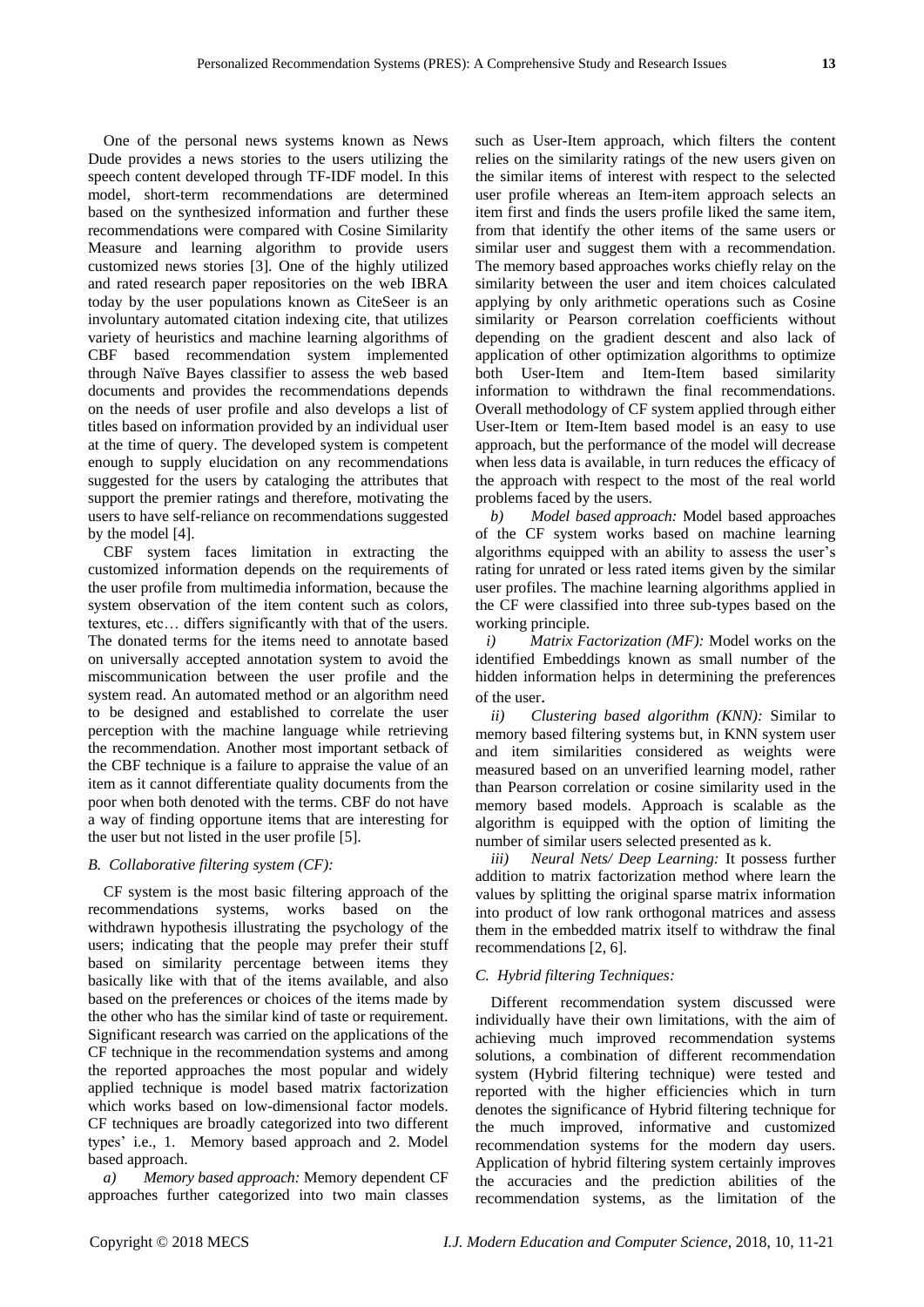algorithm can be overcome with the help of other, while working in combination. So hybrid system has clear advantages compared to the individual systems. Hybrid filtering systems can be established following any of the combination i.e., Algorithms can be applied separately and the results can be combined to make the final recommendations, incorporating content-based filtering approaches with that of collaborative approach, applying few CF techniques in CBF approach and establishing a unified combitorial recommendation system that brings together both approaches [7].

*a) Weighted hybridization (WH):* WH add the outcome of individual models present as a combination in hybrid approach and withdraw the recommendation by summating the final scores retrieved from all the techniques taken in hybrid system applying a linear formula. P-tango hybrid system is one of the commonly employed weighted hybridization system [2, 7, 8].

*b) Switching hybridization:* Works by swapping any of the recommendation techniques of the hybrid design, applied involving trial and error kind of recommender ability and generates a high-quality rating. This approaches overcome the algorithm limitation by switching the recommendation system present in the hybrid. This approach was found to be very sensitive with regards to the strengths and weaknesses of its component recommenders. DailyLearner system is an exemplar of a switching based hybrid recommender system [2, 7, 9].

*c) Cascade hybridization:* This technique utilizes mathematic logic approach termed iterative based enhancement procedure while developing sequence of predilection amongst dissimilar items and refines the recommendation of the one technique with the other technique in hybrid combination. Techniques are very efficient to the background noise of the algorithm and EntreeC is an example of cascade based hybridization method, developed with the combination of cascade knowledge based and CF systems [2,7,10].

*d) Mixed hybridization:* Unite the recommendation results of all the items collected from the different recommender components of the hybrid system, together at the same time. In this mixed kind of hybridization technique, the individual technique activity or efficiencies do not always influence the universal performance of a local region. PTV system is one of the suggestive examples of mixed hybridization recommender system [7, 11].

*e) Feature-combination:* In this features of one recommendation system is utilized in the other**.** For example, an attribute of CF i.e. ranking information of related users is applied in a case dependent reasoning approach as key feature to resolve the similarity index between the various substances. Pipper is a renowned example of this hybrid type, which applies the collaborative filter's ratings in a content-based system as a feature for recommending movies [7, 12].

*f) Feature-augmentation:* Utilizes the scoring and preference information retrieved from all the earlier recommenders. Libra system is an example of this kind hybrid approach, which provides CBF based recommendation of different volumes of books on the information found in website Amazon.com through applying a naive bayes text classifier model. Hybrid approaches related to the Feature augmentation models are more efficient compared to feature-combination methods in that the former will add a small number of features to the primary recommender [5, 7].

*g) Meta-level:* The inner representation given by one recommendation model is considered as an input data for the next recommender system of the hybrid. Metalevel is one of the hybrid systems capable to provide solution to most common sparsity problem of CF techniques. LaboUr [13] an example of this technique, which uses instant based learning to produce contentbased user profiles initially and further compared in a collaborative manner to make the final recommendations.

### III. STUDIES CONDUCTED ON VARIOUS RECOMMENDATION TECHNIQUES

Several researchers have attempted to improve the existing document recommendation systems. This section navigates through few such studies and highlight the advantages and drawback of the techniques used.

Yu Liu, Shuai Wang, M. Shahrukh Khan, and Jieyu [14] opine that the research that combines the collaborative filtering and content based recommendations with deep learning is not yet done. The deep hybrid recommender framework that is based on auto-encoders (DHA-RS) that integrates user and item side information has been proposed in this work. DHA-RS combines stacked de noising auto-encoders with neural collaborative filtering, which corresponds to the process of learning user and item features from auxiliary information to predict user preferences. From the experiments done on real-world data set, it is proved that the performance of DHA-RS is superior than the existing computational methods.

F. S. Gohari, F. S. Aliee and H. Haghighi [15] proposed Trust-aware Group Recommendation (TGR) method for improvement of performance in group recommendations. Trust based metric of a novel group optimized involving a method known as Particle Swarm Optimization (PSO) has been used in the proposed scheme. For a user group, this provides a set of neighbors. The proposed approach considers group as a whole and utilizes a metric called GTM (Group Trust Metric) for identification of most truthful neighbors in the group. The process of aggregation is done during trust computation step. The method is designed based on the usual practice that the degree of trust is computed from a group to each of the user. Using this methodology, the TGR metrics can attain a set of neighbors with respect to the user's group thus leading to improved run time performance. The results obtained by experimentation reveal that TGR improves the overall period (run time) performance and accuracy of group based RS designs.

B. K. Sunny, P. S. Janardhanan, A. B. Francis and R. Murali [16] state that the traditional RS designs cannot satisfy the needs of the user because of the limited capability of the models and analysis. Because of increased availability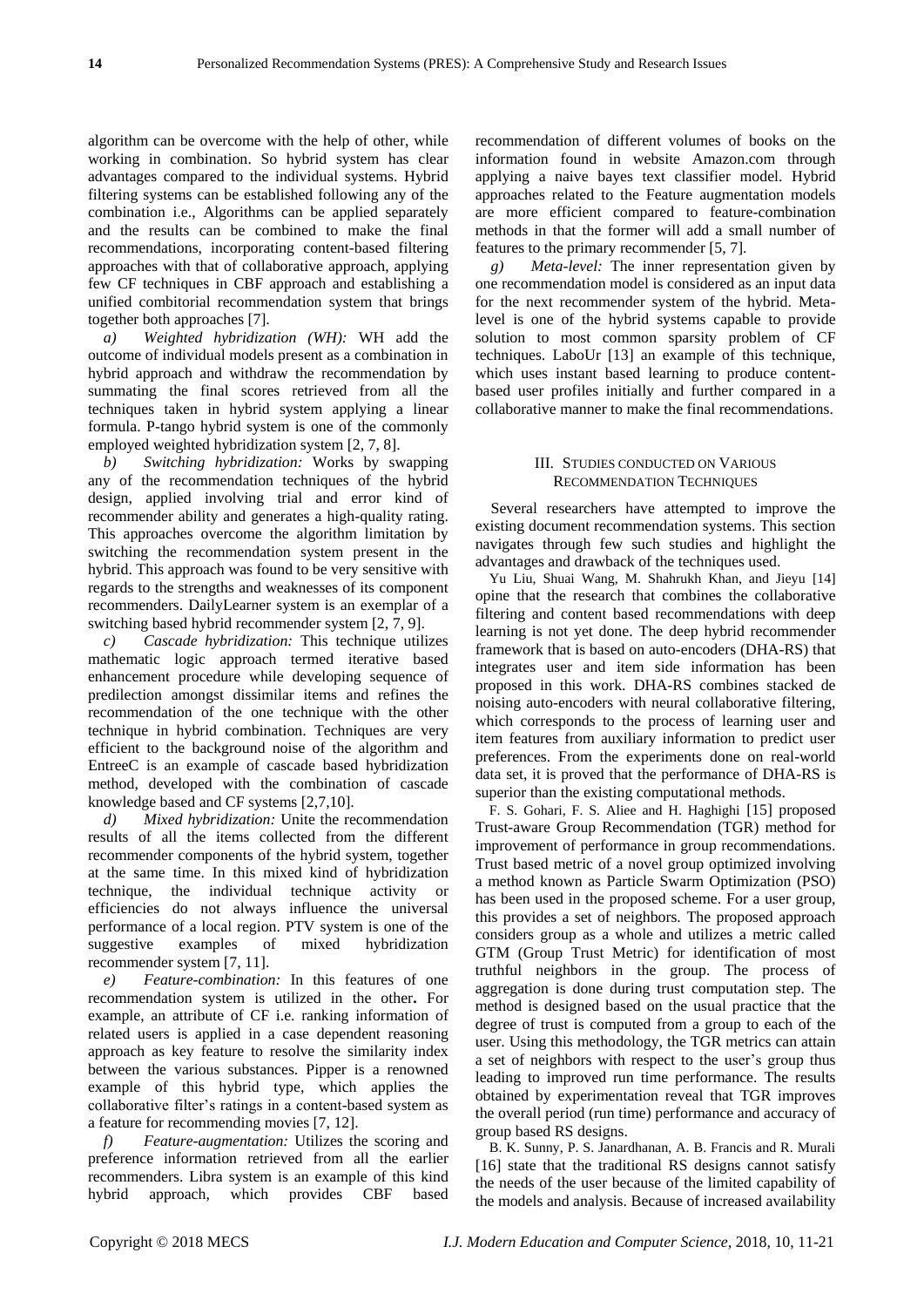of technologies for processing of big data, the implement of real time suggestions or recommendation has become very easy and effective. The velocity attribute of big data is being handled by new paradigm called streamcomputing. This technology enables to develop real time big data applications. Real time RS is implemented in this work. The implementation has been done using Apache Spark which is a platform for stream computing. The system recommends TV channels to users as an existent real instance. This is a huge challenge as viewers preferences are context dependent and the set of channels are dynamically changing. The traditional approaches are not capable of handling recommendation scenarios characterized by dynamic nature, time constraints, data volume etc. The researchers implemented a TV channel RS that is optimized for data streams based on the high throughput manner (Real time) that originates from settop boxes. The self-adaptive method for building recommendation model is implemented. Apache Spark's distributed processing capability has been effectively utilized for real time recommendation. The machine learning libraries provides several algorithms for developing recommendation system. Lambda Architecture has been used for processing of huge volume of data in the system efficiently.

Manasa N, Bavya S, Kavitha G [17] utilized the perception of just-in-time retrieval, which helps in instinctively recommending documents that are associated to users' present activities. The proposed system provides well-organized way for document recommendation system for users using the conversational data. Text file of informal data is given as input. These informal data are partitioned into m clusters. Clusters contain numerous numbers of keywords including surplus words. Important and useful topic related keywords are extracted using Word dictionary. Keywords are graded based on their number of occurrences or weights. By selecting maximum ranked keyword document recommendation method will be achieved.

Michael J. Pazzani and Daniel Billsus [18] proposed a system that suggests a product or information to a user depends on explanation of the article and user's interests. These type of Content-based recommendation systems helps in recommending web pages, hotels & restaurants, places, institutes, news bulletin articles, TV programs list, and on various online shopping websites. Content based RS have universal means of description of items, a method for creating users profile that indicate the items liked by the user and method of comparing profile of users to detect what is recommended. The user profile is created initially and further updating is done in reply to the feedback on the interest the users shows on presented items.

RanaChamsi Abu Quba [19] investigated specific aspects of the recommendation systems like General Purpose Social or Public Networks to verify if predictions can be made depends on natural activities on social or public networks. The researchers have concerns like whether the implicit data available in GPSNs can be

transformed into recommendation engine or recommendation system engine evaluation can be done apart from traditional accuracy metrics like MAE. The researchers developed a hybrid social recommender called intelligent Social Network Transformer into Recommendation Engine (iSoNTRE). The engine transforms the richness in GPSNs into recommendation system that is robust. The system can be applied across various domains by converting user's information into recommendation based information. In this way, iSoNTRE saves users efforts as they need not enter what they like.

As pointed by S. Meng, W. Dou, X. Zhang and J. Chen [20] there is an enormous increase in the amount of customers, information and service. Because of this, problem related to the BIG data analytics has been raised for service based recommender systems. Scalability and inefficiency are the existing issues for processing and analysis of huge data in traditional recommendation systems. Currently accessible recommendation systems provide same rankings and ratings of services to users without taking into considerations of diverse user preference. Because of this, these systems fail to meet up the tailored requirements of users. The researcher group of the study proposed a KASR (Keyword Aware Service Recommendation method) to deal with these issues. The proposed method presents a service recommendation that is personalized and appropriate to the users. The preferences of the users are indicated by keywords. For generating suitable recommendations, a user-based CF algorithm is implemented. In order to adapt to the present scenario of big data analytics, KASR is executed along with Hadoop which is a widely used distributed computing framework. The experiments are done using real world data. The accuracy and scalability of the service recommenders can be enhanced by using the proposed method.

Due to large number of options available, choosing the right service is not easy. Back Sun Sim, Heeseong Kim, KwangMyung Kim and H. Y. Youn [21] opine that the recommendation system currently in use doesn't properly judge the public relation of the entities in giving the rating for the choices. In this work, a novel approach is proposed that is context-aware that explains the user type for estimation of the proximity between the social network users, collectively with the cosine based similarity measure. The computational model performed for this projected work shows that there is a significant improvement in accuracy of ranking compared to current techniques. The amount of various items suggested or recommended by this new method is comparatively much larger quantity.

V. B. Savadekar and M. E. Patil [22] opine that traditional recommendation systems undergo incompetence problems in the assessment of big data generated from large amount of information available online. Many of the existing methods provide fixed ratings and items scorings to various users devoid of considering the needs of the users resulting in failure to deliver personalized requirements. In this work, a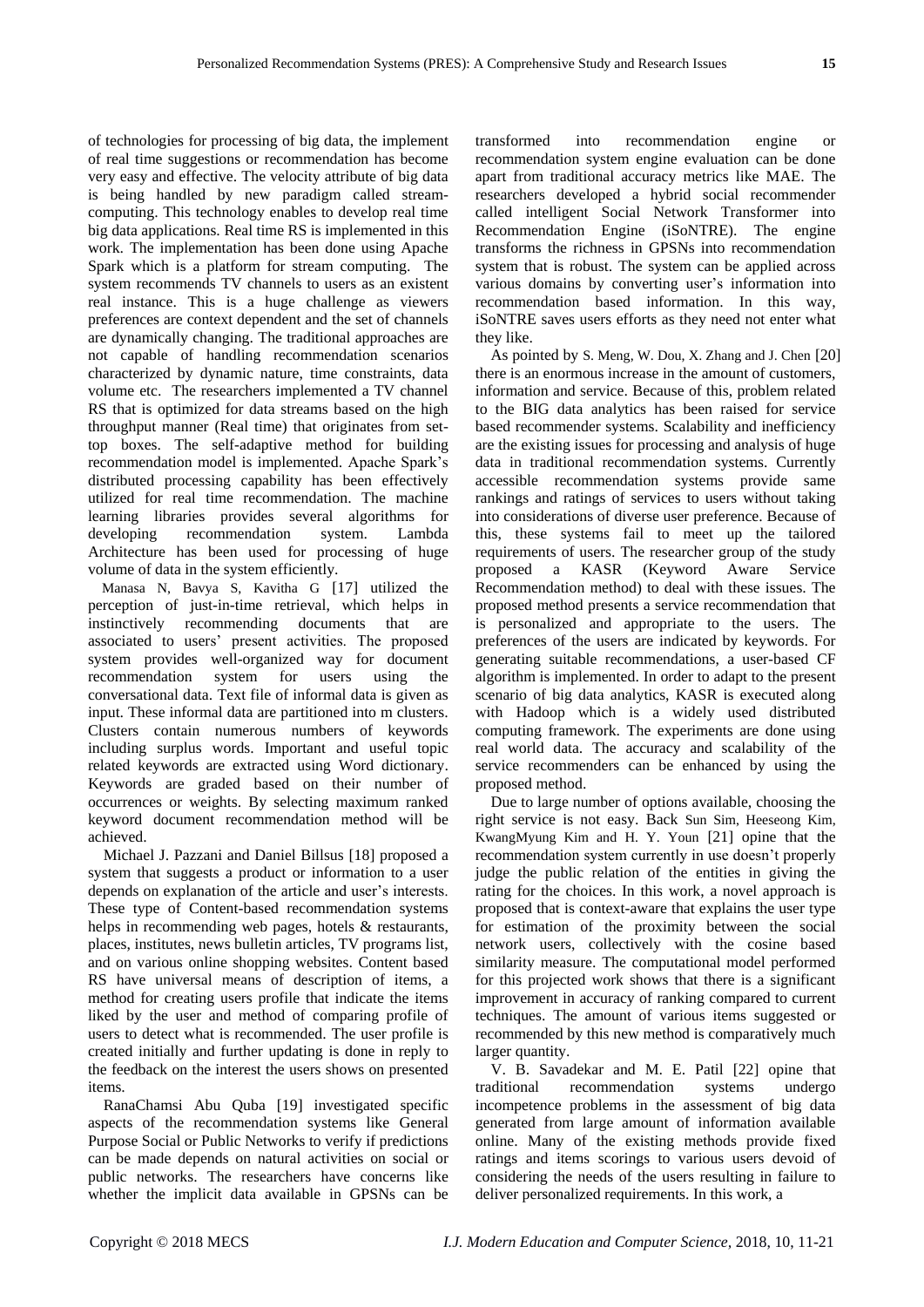| Authors/Year of<br>publication                                       | Domain tested                                                                 | Technique/<br>Algorithm employed                                                                                                                                          | Advantages                                                                                                                                                                                                    | Disadvantages/Remarks                                                                                                                                                                                                                                 |
|----------------------------------------------------------------------|-------------------------------------------------------------------------------|---------------------------------------------------------------------------------------------------------------------------------------------------------------------------|---------------------------------------------------------------------------------------------------------------------------------------------------------------------------------------------------------------|-------------------------------------------------------------------------------------------------------------------------------------------------------------------------------------------------------------------------------------------------------|
| Yu Liu, Shuai Wang, M.<br>Shahrukh Khan and Jieyu<br>He [14]         | Experimented<br>using movielens<br>dataset                                    | Hybrid recommender<br>system based on<br>auto-encoders (DHA-<br>RS) integrating user<br>and item side<br>information to<br>enhance performance                            | Helped to conquer the<br>setbacks such as limited<br>learning capacities, data<br>sparsity and the cold-start.                                                                                                | More processing time is<br>required                                                                                                                                                                                                                   |
| F. S. Gohari, F. S. Aliee<br>and H. Haghighi[15]                     | Experimented<br>using<br>movielens<br>dataset                                 | Proposed<br><b>TGR</b><br>approach<br>for<br>enhancing<br>the<br>performance of group<br>recommendations by<br>Particle<br>applying<br>Swarm Optimization<br>(PSO) method | Improves the overall run time<br>and accuracy of group based<br>RS designs                                                                                                                                    | diversity<br>Measuring<br>among<br>group members with respect to<br>the different data dimensions is<br>addressed<br>be<br>to<br>as<br>different groups may<br>have<br>different dynamics.                                                            |
| B. K. Sunny, P.<br>S.Janardhanan, A. B.<br>Francis and R. Murali[16] | <b>TV</b> Program<br>recommendation                                           | Apache Spark which<br>is a platform for<br>stream computing.                                                                                                              | This research work explains<br>TV<br>channel<br>the<br>recommendation system that<br>is developed using the real-<br>time Click-stream data to a<br>particular viewer in real time.                           | The<br>implementation<br>methodology used here can be<br>applied for various areas that<br>need real-time demand on daily<br>basis.                                                                                                                   |
| Manasa.N, Bavya S,<br>Kavitha G[17]                                  | Recommendation<br>for small business<br>meetings                              | Clustering<br>method.<br>works based on the<br>Key words                                                                                                                  | Researchers<br>utilized<br>the<br>perception of just-in-time<br>retrieval, which helps in<br>instinctively recommending<br>documents that are associated<br>to users' present activities                      | The researchers have achieved<br>considerable improvement. But<br>there is scope for improvement.                                                                                                                                                     |
| Michael J. Pazzani and<br>Daniel Billsus[18]                         | Discussion<br>on<br>multiple domains<br>like restaurants and<br>news articles | Vector space Model                                                                                                                                                        | Proposed a<br>system<br>that<br>suggests<br>product<br>a<br><b>or</b><br>information to a user depends<br>upon explanation of the thing<br>and user's interests.                                              | Algorithms are only a part that<br>provides recommendations to<br>users. There exists a scope for<br>research<br>concerning<br>user<br>knowledge in the different<br>possible ways of retrieving the<br>data<br>and<br>the<br>associated<br>problems. |
| RanaChamsi Abu<br>Quba[19]                                           | <b>Social Networks</b>                                                        | Intelligent<br>Social<br>Network Transformer<br>into<br>Recommendation<br>Engine (iSoNTRE).                                                                               | Investigated specific aspects<br>the<br>recommendation<br>of<br>systems like General Purpose<br>Social Networks to decide if<br>predictions can be made based<br>on natural activities on social<br>networks. | The recommendations done are<br>based only on their properties or<br>content. This is not based on<br>any advertising mechanism<br>involving paid inclusion in a<br>search result or product<br>promotions.                                           |
| S. Meng, W. Dou, X.<br>Zhang and J. Chen <sup>[20]</sup>             | Personalized<br>service                                                       | User-based<br>Collaborative<br>filtering algorithm                                                                                                                        | KASR addresses the issue of<br>considering the diverse users'<br>preferences. Highly scalable.                                                                                                                | Works only with frequency of<br>keywords. The Performance<br>measurement is done using<br>Keyword extraction.                                                                                                                                         |
| Back Sun Sim, Heeseong<br>Kim, KwangMyung Kim<br>and H.Y.Youn[21]    | Social Network                                                                | Content<br>based<br>recommendation<br>system                                                                                                                              | Proposed a new context-aware<br>system for providing services<br>to the users by consideration<br>of social position of user and<br>the context.                                                              | Improve the accuracy of rating<br>by using context information.                                                                                                                                                                                       |
| Xiaoming Liu, Chao<br>Shen[26]                                       | Social Networks                                                               | Probabilistic<br>graph<br>model                                                                                                                                           | Proposed<br>model<br>$\rm{a}$<br>for<br>discovering groups which are<br>similar across multiple social<br>networks                                                                                            | Need to explore more advanced<br>models by expanding feature<br>sources for group detection<br>which are similar.                                                                                                                                     |
| Surong Yan, Kwei-Jay<br>Lin, Xiaolin Zheng and<br>Xiaoqing Feng[27]  | <b>Social Networks</b>                                                        | Social network with<br>matrix factorization<br>(SNMF)                                                                                                                     | Proposed a model which<br>utilizes user's social networks<br>relations<br>to<br>generate<br>recommendations.                                                                                                  | Researchers attempted to ease<br>inherent social recommendation<br>problems by matching needs of<br>accuracy and scalability but<br>performance<br>can<br>still<br>be<br>improved.                                                                    |
| Xiwang Yang et al.,[28]                                              | Online<br>social<br>voting in<br>Social<br>Networks                           | Collaborative<br>filtering                                                                                                                                                | Proposed a model for online<br>social voting based on matrix<br>factorization<br>and<br>nearest<br>neighbor.                                                                                                  | Researchers need<br>to study<br>content of voting information to<br>tackle cold votings.                                                                                                                                                              |
| Ningning Yi, Chunfang<br>Li, Xin Feng, Minyong<br>Shi[30]            | Movie<br>Recommendation<br>System                                             | Collaborative<br>filtering.                                                                                                                                               | Implemented a movie RS<br>based on user based CF using<br>graph databases.                                                                                                                                    | The scoring matrix will be pre<br>filled to tackle sparsity problem                                                                                                                                                                                   |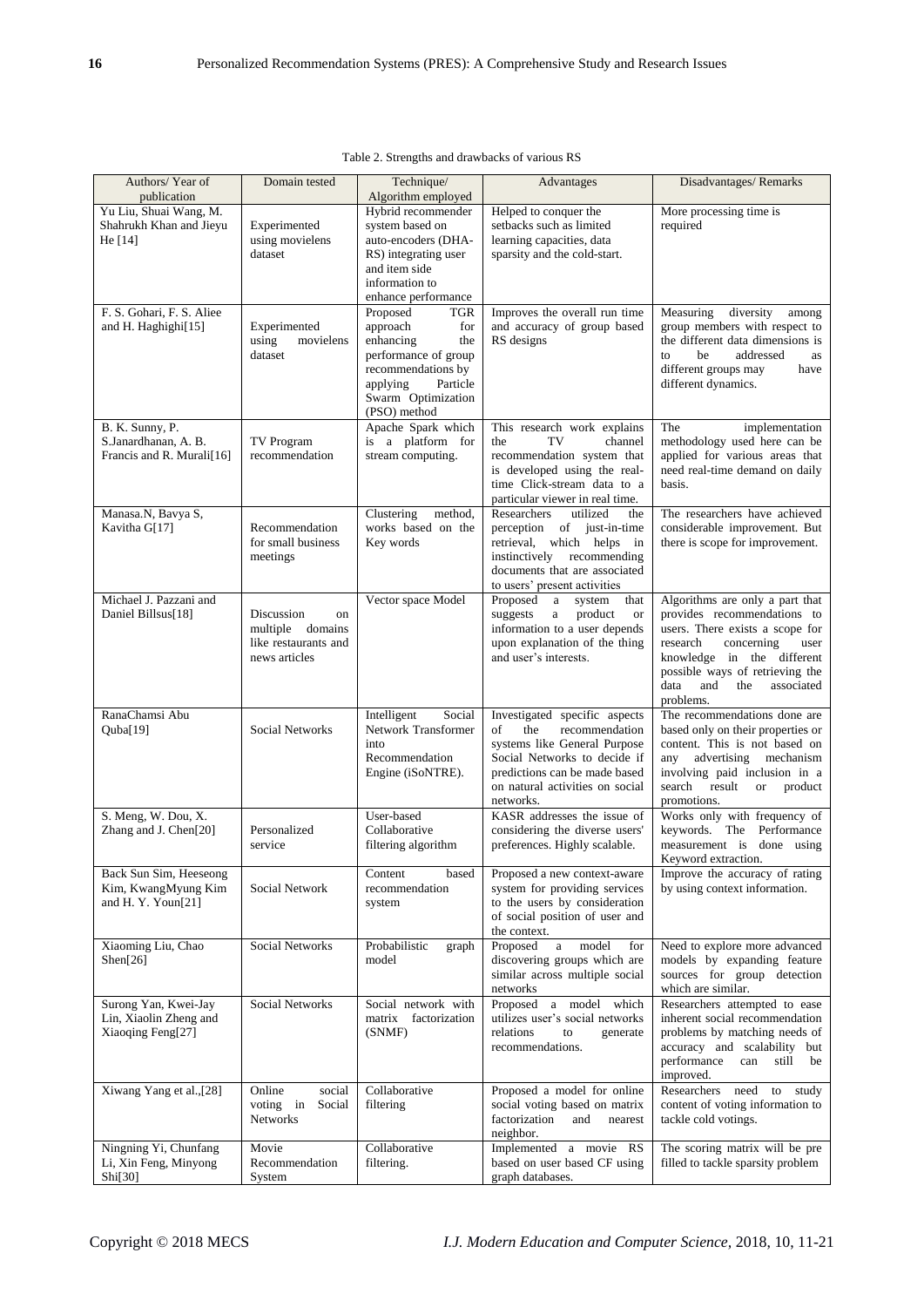personalized recommendation system based on English verbal communication (language) Keyword list and domain vocabulary is proposed. The suggestive (or) recommendation list presented is customized and most appropriate items are provided effectively to the users as per user's needs. Hadoop has been used for implementation of the work which supports distributed computing for parallel processing. It is demonstrated that the system enhances the accuracy and measurability of the recommendation systems.

H. L. Nguyen and J. J. Jung [23] states that the users trust keep changing because of changes due to various conditions. It is the need of the hour to research about change in trust as this is applicable to trust based recommendation systems which are diverse. The authors in this work proposed a general definition of trust, defined spatial and temporal patterns to explain how the trust changes which can be the output of trust-based recommendation systems. The researchers have proved the effectiveness of the method using case study between a restaurant and user of the Twitter. The researchers have opined that the research can be applied to various fields like e-learning systems.

Zhang and Xiaoying [24] designed model for real rating system for capturing and minimizing past distortions in each of the rating. The model is called Historical Influence Aware Latent Factor Model (HIALF) that allows examining the historical ratings influence patterns from the perspective of a modeling. The model perfectly matches the contrast effects and assimilation observed previously. In predicting subsequent ratings, HIALF accomplishes considerable improvements. The prediction of relationships exposed in empirical measurements of the past on real ratings. It is concluded that the HIALF provides improved recommendations. This is achieved by disintegrating user real time preferences that of ratings which are distorted. This enables the wiser consumer obtain decisions by illuminating the inherent product quality.

EvangeliaChristakopoulou, George Karypis [25] state that Sparse Linear Methods (SLIM) that are item-based approaches have proved to be good for top-N recommendation. The drawback of these approaches is that, they approximate only a particular model for all the users. In order to overcome this, the researchers worked on the model depend on the perception that the entire users does not act in a similar way - instead subsets of similar minded users exists. The variations in the preferences of the users can be captured by utilizing different item-item models for the subsets of users. This results in better performance for suggesting top-N recommendations. In the proposed work, an extended SLIM is presented resulted by combining local and global SLIM models. The researchers have presented a technique in which prediction scores are computed as a user-specific combination of the assumptions. These predictions are derived by global and local representing model based on the item to item basis. In this approach, to better the performance of finding top-N recommendations, the local model, the global model,

user-specific combination, user's assignments to the local models are optimized jointly. Experimentation revealed that the method performs better than the typical SLIM model and other existing top-N recommendation methods.

Xiaoming Liu, Chao shen [26] proposed a method consisting of three steps, first finding group structure using random walks, second similar features extraction and discovering group similarity by applying graph probabilistic model. The model is evaluated on online social networks and results shows significance improvements over exisisting techniques available. The summary of the study has been tabulated in the Table II.

## IV. EVALUATION METRICS OF RECOMMENDATION **SYSTEMS**

Put into practice, there are some wide spread metrics available for assessing the performance of suggested recommendation systems.

*User rating:* Recommendation systems that work by calculating user's rating for new-fangled items, it's feasible to compare the predictable rating to the original rating in the assessed test data. Further the applied RS judges the possible recommendations depends on the value obtained through the standard difference from the right value.

*Precision:* It is a calculation of exactness; it measures the portion of applicable items data retrieved out of the information specifying all the items. For example, it is the percentage of recommended cinemas that are truly good. Precision tells how many of the selected objects were correct.

$$
precision = \frac{tp}{tp + fp} \tag{1}
$$

*Recall:* It is a measure of totality and identifies the portion of applicable items retrieved out of all significant items. It is the percentage of all good quality movies recommended. Recall tells how many of the objects that should have been selected were actually selected.

$$
recall = \frac{tp}{tp + fn} \tag{2}
$$

*Mean Absolute Error:* A commonly used analytical accuracy metric is referred to as a mean absolute error, or MAE. MAE considers the sum of the divergence between the user's rating and the predicted rating and categorizes with that of the number of items considered.

$$
MAE = \frac{1}{|b_i|} \sum_{b_k \in B_i} |r_i(b_k) - p_i(b_k)|
$$
 (3)

Where,  $|B_i|$  represents the items ranked by user  $a_i$ .

*Mean Squared Error (MSE):* It is a measure that is depends on the (squared) variation between predicted values with that of actual value. In recommenders based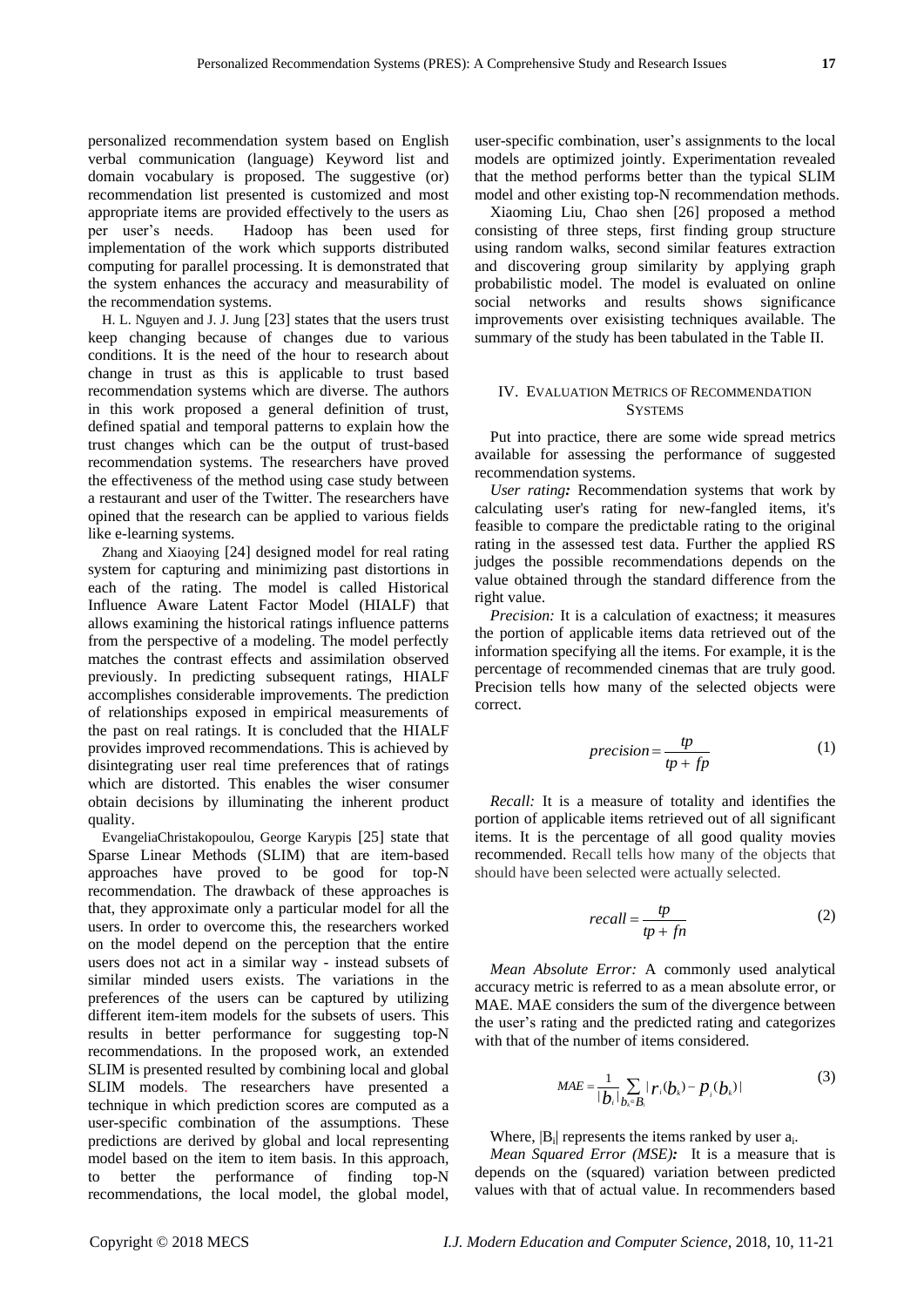on explicit (or rating) data, you use the rating data to generate a deposit of predictive rankings. You can then use individual's predictions to rank items. The error you measure with MSE is based on the difference between the rating that you predicted for an item and the rating that a user gave that item. MSE does not work for recommenders based on implicit feedback.

$$
MSE(t) = \frac{1}{n} \sum_{i=1}^{k} f_{i} (\chi_{i} - t)^{2} = \sum_{i=1}^{k} p_{i} (\chi_{i} - t)^{2}
$$
(4)

*Root Mean Squared Error (RMSE):* It is an evaluation method that works based on the (squared) difference between a prediction and an actual value.

It usually gives how distant the model is from giving the right answer.

$$
RMSE = \sqrt{\frac{1}{n} \sum_{j=1}^{n} (y_i - y'_j)^2}
$$
 (5)

*F1-Measure:* It finds the weighted average of both precision and recall.

$$
f = 2. \frac{precision \, recall}{precision + recall} \tag{6}
$$

#### V. KEY FACTORS TO BE CONSIDERED FOR RECOMMENDATION SYSTEMS

*1) Data Sources and methods:* The range of data extracted includes user's current behavior, demographic data, stated preferences, usage history. The recommendation can be tuned for best performance for range of methods and variety of data. The maximum control on recommenders is possible through this. It is important to know that whether the solution supports all these methods and data sources.

The research in recommendation system is gaining momentum. The research community is expanding and hence, there are innumerable resources available online for learning and building recommendation systems.

*2) Interface for managing recommendations*: It is necessary to consider whether the interface is easy to see where the attention is needed and changes can be easily done, and see results. The solution must provide a single interface for managing recommendations across touch points, marketing programs and segments. Framework for designing these user interfaces include the features to collect the metric that has following characteristics.

*a) Should be Predictive:* Predictive features will map to interfaces that clearly capture a user's affinity for an item.

*b) Should not be Unambiguous:* Content actions are just confusingly named so different people interpret it differently and thus use it differently.

*c) Dense:* User-item interactions should be lightweight as possible. Otherwise dense data leads to errors in model building.

Usually, best metrics are implicit that are not entered by user. For example, time spent on watching particular page/video.

Recommender systems management interface can be developed using any programming language. Following are some of the tools that are available to manage the recommenders.

SL Datasets Description 1 Movielens dataset MovieLens is a collection of movie ratings and comes in various sizes. Datasets are named as 1M, 10M, and 20M because they contain 1, 10, and 20 million ratings. The largest set uses data from about 140,000 users and covers 27,000 movies. Movielens dataset is featured in Kaggle competitions. This dataset is used to build and benchmark recommenders and is publicly available. The dataset is unique because it is organized in easily understandable way and provides right volume. (https://grouplens.org/datasets/movielens/) 2 BookCrossing This dataset contains 278,858 users that provide 1,149,780 ratings (explicit / implicit) about 271,379 books. [\(http://www.informatik.uni-freiburg.de/~cziegler/BX/\)](http://www.informatik.uni-freiburg.de/~cziegler/BX/) 3 Jester This data is generated from jester. It is Online Joke RS (http://eigentaste.berkeley.edu/dataset/) 4 Libimseti This dataset is generated from the network of ratings given by users to others. In this directed network edges represent ratings given on a scale of 1-10.(http://konect.uni-koblenz.de/networks/libimseti) 5 Last.fm This datasets contain music recommendations. For each user in the dataset it contains a list of their top most listened to artists including the number of times those artists were played. [\(http://www.dtic.upf.edu/~ocelma/MusicRecommendationDataset/index.html\)](http://www.dtic.upf.edu/~ocelma/MusicRecommendationDataset/index.html) 6 OpenStreetMap OpenStreetMap's data is provided by their users and a full dump of the entire edit history is available. The dataset include roads, buildings, points-of-interest etc., (http://openstreetmapdata.com/) 7 Python Git Repositories This dataset is based on Python code contained in Git repositories. (https://github.com/datasets) 8 Epinions This dataset contains 664,824 user ratings, 487,183 user relations and 8,196,077 users to item ratings. (https://github.com/dokooh/epinions\_annoreview\_dataset) 9 Flixster This dataset contains 7,058,819 user relations and 16,830,839 ratings. (http://socialcomputing.asu.edu/datasets/Flixster) 10 Douban This dataset contains 1,692,952 user relations and 293,299 ratings. (http://socialcomputing.asu.edu/datasets/Douban) 11 Netflix This dataset contains 10,280,185 user relations and 964,034 item relations. (https://www.kaggle.com/netflixinc/netflix-prize-data) 12 Meetup This is a social networking website which allows its members to find and join similar groups. As of 2017, there are 32000000 users, 280000 groups available across 182 countries. Data can be collected by using Meetup API. (https://www.kaggle.com/sirpunch/meetups-data-from-meetupcom)

Table 3. Typical datasets in recommendation system.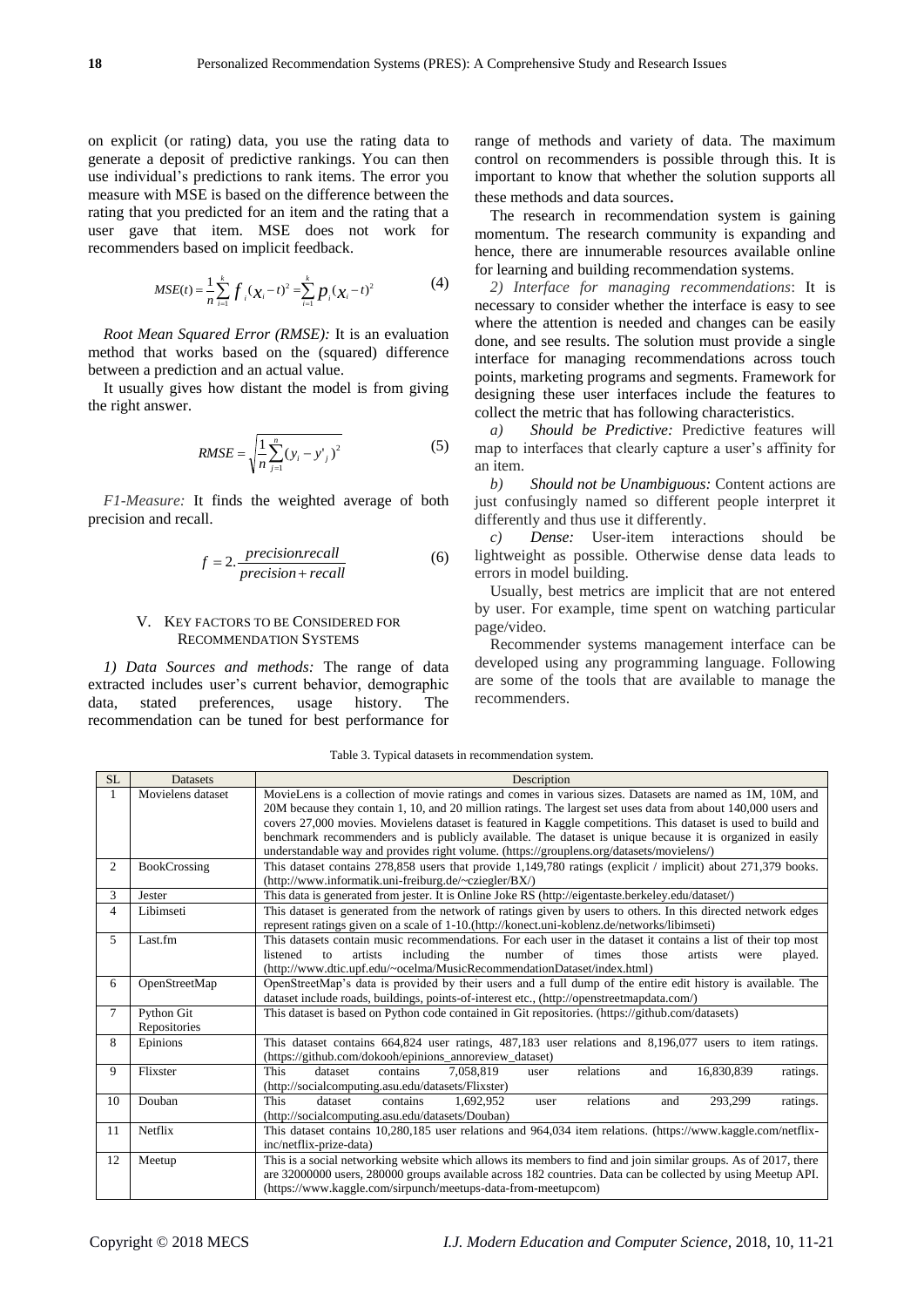Table 4. Tools for managing recommenders

| <b>Tool</b>     | <b>Purpose</b>                                                                                               |
|-----------------|--------------------------------------------------------------------------------------------------------------|
| In-tag          | Content discovery that relies on user intent<br>signals to recommend the right content for<br>each visitor.  |
| <b>NewsCred</b> | helps to manage<br>It<br>content<br>recommendations to get more people to<br>stay on particular site longer. |
| Curata CCS      | It is a content-curation tool but can be used<br>as content recommendation.                                  |

*1) Automation and self-optimization:* It is necessary to consider what the extent of self-optimization and automation is built into the system. Whether the system is refinable at the individual level or not is another point to be considered. The solution is to be automated to try different algorithms versions for finding optimum results without user intervention. Almost every big company uses recommenders with Automation and selfoptimization features especially in the e-commerce area. Following are some of the examples.

| <b>Netflix</b>  | $-$ Movie recommendation |
|-----------------|--------------------------|
| Amazon          | - Product recommendation |
| <b>Best Buy</b> | - Product recommendation |
| Alibaba         | - Product recommendation |
| YouTube         | $-$ Video recommendation |

*2) APIs:* Recommendations personalize experience of the visitors. But, ever changing technology strategies lead to continuous tuning of recommendation systems in the way they use data, the way they interact with other systems like CRM and content management systems. Provision of APIs is a factor to be considered.

Recommender API gives an arrangement of simple toutilize, completely recorded APIs and computational devices to compose proposal sub-modules. Some of them are listed here.

*a) Recombee:* It is a real-time Recommendation-asa-Service (SaaS). It provides intuitive graphical user interface (GUI) which allows to monitor KPIs (such as CTR/CR) in near real-time.

*b) [Bibblio API:](http://bibblio.org/)* It provides a recommender system designed specifically for nonfiction publishing, subscription media and educational platforms.

*c) [ShepHertz:](http://api.shephertz.com/)* It provides APIs for recommendation.

*d) Drupal:* It provides APIs for recommendation with modules such as browsing history recommenders, Commerce history recommenders.

*e) Meetup API*: It is used to collect data from meetup website.

*3) Potential Issues*: A comprehensive study [29] on RS which highlights the potential issues are.

*a) Domain Deficiency*: Most of the articles show research is mainly related to entertainment kind of domains like movies, music and so on. Articles related to domains like social reviews are less explored and there is a scope of research on these domains.

*b) Academic Digital Library*: There is deficiency in academic libraries datasets which are significant for future exploration.

*c) Recommendations in E-commerce websites:*  Users social media data can be incorporated with exisisting techniques for better recommendations*.*

*d) Data Sparsity:* Several methods exist to handle data sparsity problem but still in many domains data sparsity problem persists*.*

*e) Security:* security is another major concern exist in social media is security due to IoT devices so there is a need of RS which verifies manages the data in IoT devices*.*

#### VI. ANALYSIS OF STUDIES AND CONCLUSION

The existing recommendation systems are designed depends up on CBF and CF techniques. Some of the solutions are hybrid of these two methods. But, considering the information explosion happening because of general purpose social networking sites and domain specific networking sites, the requirement to provide more accurate and improved systems is increasing day by day. As the current systems do not guarantee the user satisfaction, there is a scope for improvement in the recommendation systems to cater the need of present and future.

The recommendation systems suffer from the problems such as changing data, lack of data, unpredictable items and changing user preferences. A good recommender system needs item data for analysis. The data are then fed to algorithms. The accuracy of the recommendations depends on volume of item and user data. One of the parameters used in building recommendation systems is users past behavior. This is not a good parameter because the trends keep changing. Another challenge to recommendation system is changing user preferences. User response to some items is diverse and unpredictable. Hence, it is difficult to make recommendations on such items.

The future of recommender systems lies in integrating self-actualization to do justice. There is a need to build recommendation systems which are not extremely personalized because it may be felt intrusive to the user. Also the recommendation cannot be very generic that it does not consider users' unique requirements. Striking a balance between these two is to be achieved. Today's complex systems have space for each and every technology. Future recommendation systems are to be built by exploiting the power of the tools and evergrowing computing capabilities.

#### **REFERENCES**

- [1] Robin van Meteren and Maarten van Someren, "Using content based filtering for recommendation," *Conference Proceedings, semantics scholar*, 2000.
- [2] J. Bobadilla, F. Ortega, A. Hernando, A. Gutiérrez, "Recommender systems survey," *Knowledge-Based Systems*, Vol. 46, pp.109–132, 2013.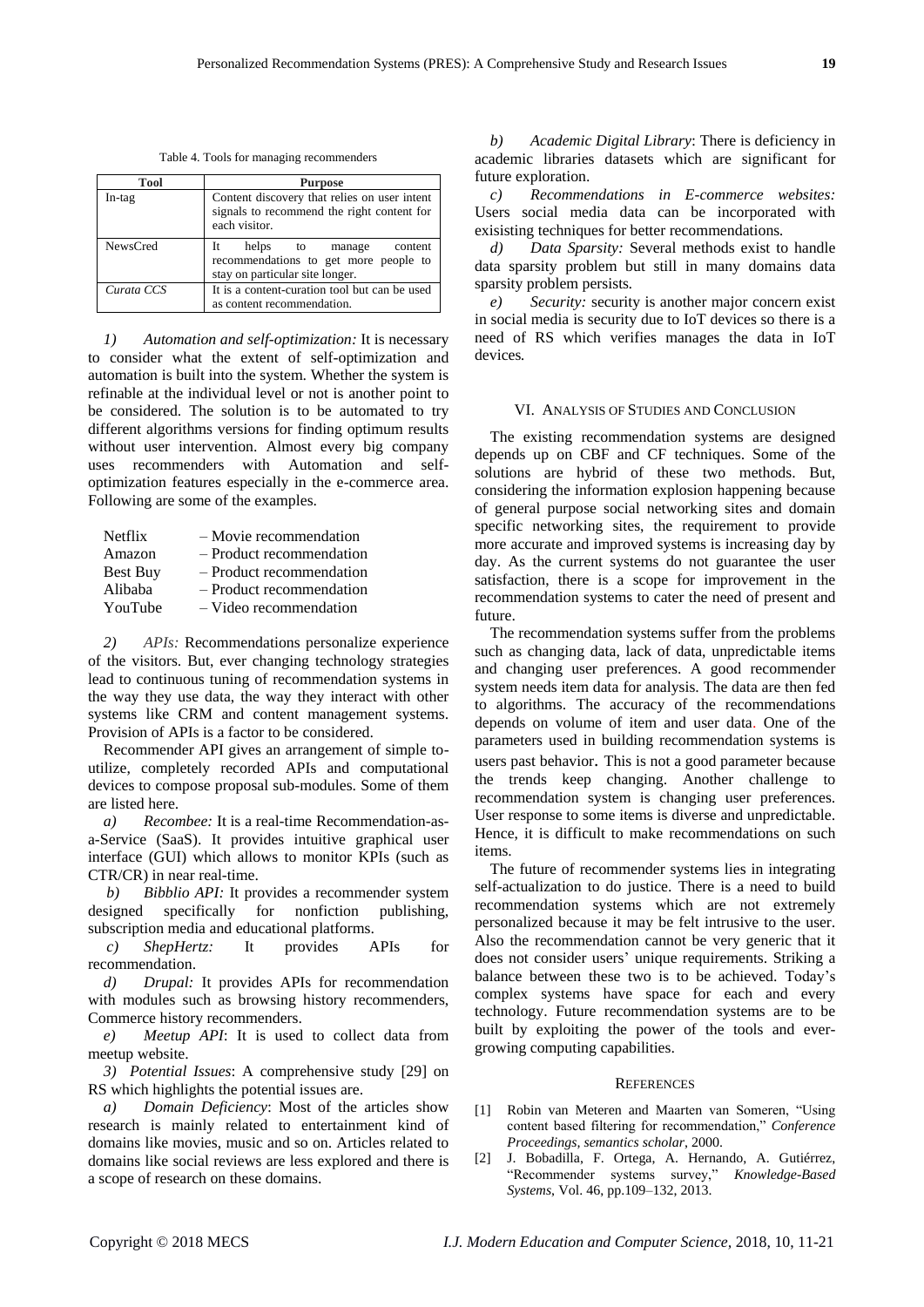- [3] Billsus D, Pazzani MJ, "User modeling for adaptive news access," *User modeling and User-adapted Interaction*, Vol. 10(2–3), pp.147–180, 2000.
- [4] Raymond J. Mooney and Roy L, "Content-based book recommending using learning for text categorization," *Proceedings of the fifth ACM conference on digital libraries, ACM*, pp. 195–204, 2000.
- [5] Cacheda F, Carneiro V, Fern´andez D, Formoso V, "Comparison of collaborative filtering algorithms: Limitations of current techniques and proposals for scalable, high-performance recommender systems," *ACM Transactions on the Web (TWEB),* Article 2, Vol. 5(1), February 2011. "doi: 10.1145/1921591.1921593".
- [6] George A Sielis, Aimilia Tzanavari, George A Papadopoulos, "Recommender Systems Review: Types, Techniques and Applications," *In 3rd edition Encyclopedia of Information Science and Technology*, pp.7260-7270, 2015.
- [7] F.O. Isinkaye, Y.O. Folajimi, B.A. Ojokoh, "Recommendation systems: Principles, methods and *Evaluation," Egyptian Informatics Journal*, Vol. 16(3), pp. 261-273, November 2015,
- [8] Claypool M, Gokhale A, Miranda T, Murnikov P, Netes D, Sartin M, "Combining content- based and collaborative filters in an online newspaper," *In Proceedings of ACM SIGIR workshop on recommender systems: algorithms and evaluation, Berkeley, California*, 1999.
- [9] Billsus D, Pazzani MJ, "A hybrid user model for news story classification," *In Proceedings of the seventh international conference on user modeling, Banff, Canada, Springer-Verlag*, New York, pp. 99–108, 1999.
- [10] Burke R, "Hybrid recommender systems: survey and experiments", *User modeling and User-adapted Interaction*, vol. 12(4), pp.331–370, 2002. "doi:10.1023/A:1021240730564".
- [11] Smyth B, Cotter P, "A personalized TV listings service for the digital TV age," *Knowledge Based Systems*, Vol. 13(2–3), pp.53–59, April 2000. "https://doi.org/10.1016/S0950-7051(00)00046-0"
- [12] Pazzani MJ, "A framework for collaborative, contentbased and demographic filtering," *Artificial Intelligence Review*, Vol. 13(5-6), pp. 393-408, December 1999.
- [13] Basu C, Hirsh H, Cohen W, "Recommendation as classification: using social and content-based information in recommendation," *In Proceedings of the 15th national conference on artificial intelligence*, Madison, WI, pp. 714–20, 1998.
- [14] Yu Liu, Shuai Wang, M. Shahrukh Khan, and Jieyu He, "A Novel Deep Hybrid Recommender System Based on Auto-encoder with Neural Collaborative Filtering," *Big Data Mining and Analytics*, Vol. 1(3), pp. 211–221, September2018."doi: 10.26599/BDMA.2018.9020019"
- [15] F. S. Gohari, F. S. Aliee and H. Haghighi, "A trust-aware group recommender system using particle swarn optimization," *International Symposium on Computer Science and Software Engineering Conference (CSSE)*, Shiraz, pp. 80-85, 2017.
- [16] B. K. Sunny, P. S. Janardhanan, A. B. Francis and R. Murali, "Implementation of a self-adaptive real time recommendation system using spark machine learning libraries," *IEEE International Conference on Signal Processing, Informatics, Communication and Energy Systems (SPICES)*, Kollam, pp. 1-7, 2017.
- [17] Manasa.N, Bavya S, Kavitha G, "To Recommend Documents In Small Business Meetings by Extracting

Keywords & Clustering them", *International Journal of Advance Research in Engineering, Science & Technology*, Vol. 3(7), July-2016,

- [18] Michael J. Pazzani and Daniel Billsus, "Content Based Recommendation System", *The Adaptive Web, Springer, LNCS* 4321, pp. 325 – 341, 2007.
- [19] RanaChamsi Abu Quba, "On Enhancing Recommender Systems by Utilizing general Social Networks Combined with User's Goals and Contextual Awareness," *Networking and Internet Architecture, University Claude Bernard - Lyon I*, 2015
- [20] S. Meng, W. Dou, X. Zhang and J. Chen, "KASR: A Keyword-Aware Service Recommendation Method on MapReduce for Big Data Applications," *IEEE Transactions on Parallel and Distributed Systems,* Vol. 25(12), pp. 3221-3231, December 2014.
- [21] Back Sun Sim, Heeseong Kim, KwangMyung Kim and H. Y. Youn, "Type-based context-aware service Recommender System for social network," *International Conference on Computer, Information and Telecommunication Systems (CITS)*, Amman, pp. 1-5, 2012.
- [22] V. B. Savadekar and M. E. Patil, "Improved recommendation system with review analysis," *International Conference on Global Trends in Signal Processing, Information Computing and Communication (ICGTSPICC)*, Jalgaon, pp. 79-82, 2016.
- [23] H. L. Nguyen and J. J. Jung, "Utilizing Dynamics Patterns of Trust for Recommendation System," *International Conference on Intelligent Environments (IE)*, Seoul, pp. 108-113, 2017.
- [24] Zhang and Xiaoying, "Modeling the Assimilation-Contrast Effects in Online Product Rating Systems: Debiasing and Recommendations," *Proceedings of the Eleventh ACM Conference on Recommender Systems*, pp. 98-106, 2017.
- [25] EvangeliaChristakopoulou and George Karypis, "Local Item-Item Models for Top-N Recommendation," *Proceedings of the 10th ACM Conference on Recommender Systems*, pp. 67-74, 2016.
- [26] Xiaoming Liu, Chao Shen, "We know who you are: Discovering similar groups across multiple social networks," accepted for inclusion in IEEE Transactions on Systems, Man and Cybernetics Systems, 2018.
- [27] Surong Yan, Kwei-Jay Lin, Xiaolin Zheng and Xiaoqing Feng, "An approach for building efficient and accurate social recommender systems using individual relationship networks", *IEEE Transactions on Knowledge and Data Engineering*, Vol. 29(10), October 2017.
- [28] Xiwang Yang, Chao Liang, Miao Zhao, Hongwei Wang, Hao Ding, Yong Liu, Yang Li and Junlin Zhang, "Collaborative filtering based recommendation of online social voting", *IEEE Transactions on Computational Social Systems*, Vol. 4(1), March 2017.
- [29] Anitha Anandhan, Liyana shuib, Maizatul Akmar Ismail, and Ghulam Mujtaba, "Social Media Recommender Systems: Review and Open Research Issues," *In IEEE Access*, April 2018."doi: 10.1109/ACCESS.2018.2810062"
- [30] Ningning Yi, Chunfang Li, Xin Feng, Minyong Shi, "Design and Implementation of Movie Recommender System Based on Graph Database," *14th Web Information Systems and Applications Conference*, 2017. "DOI 10.1109/WISA.2017.34"